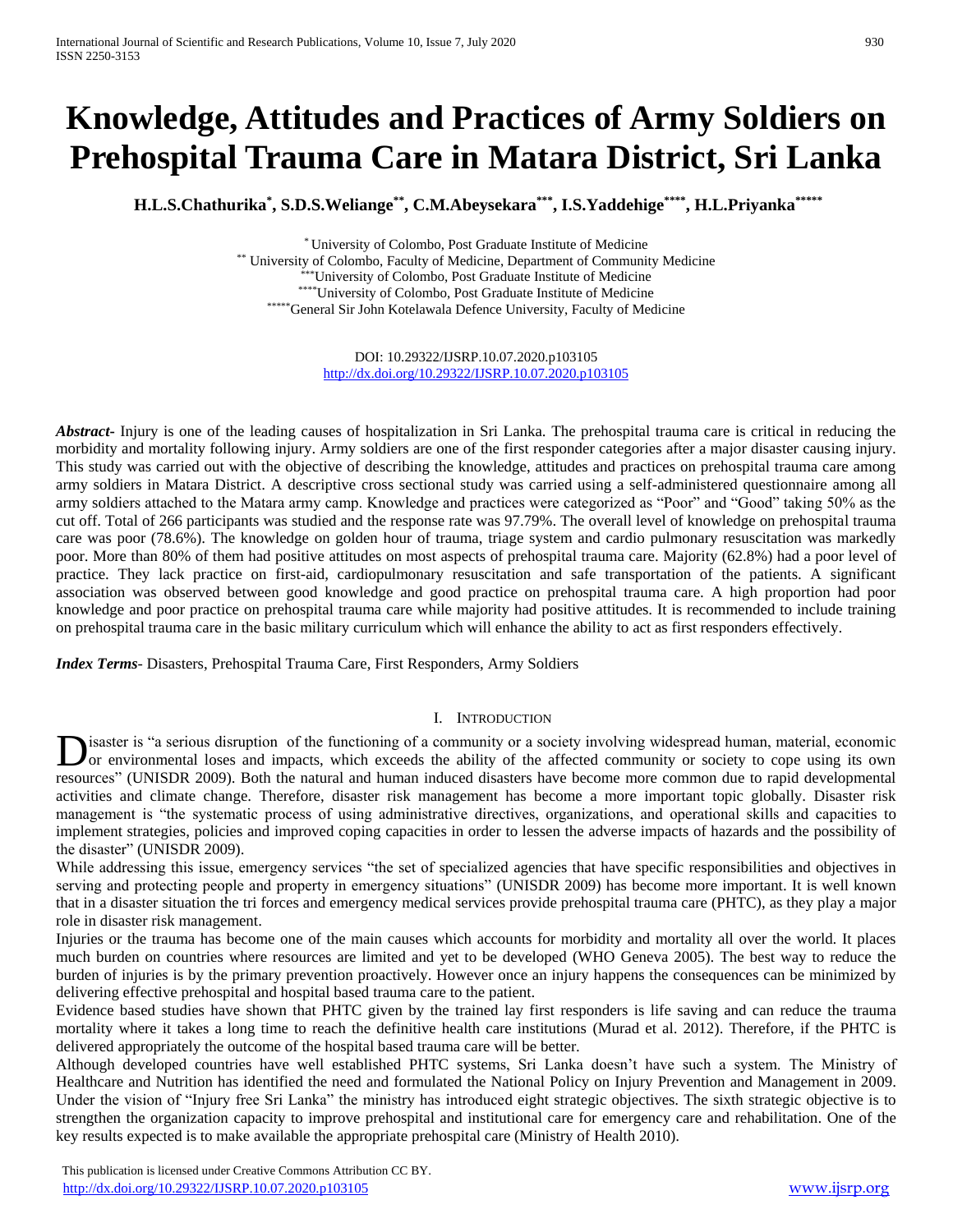In most instances the PHTC providers are the laypeople known as "first responders". This group includes taxi drivers or truck drivers, soldiers ,students or workers, etc. (WHO Geneva 2005). The quality of the PHTC system will be determined by the knowledge, attitudes and practices of these people.

All over the world there is a lack of evidence based studies which make it difficult to determine the importance of these people in PHTC setup.

In Sri Lanka military play a main role being the first responders in disaster events. They have involved in emergency response activities during the Elam war which ended in 2009; post tsunami era in 2004 December; major flood occurred in January and February in 2011 (Disaster Management Centre 2011); Badulla, Koslanda landslide in 2014 and etc. Sri Lankan army has agreed to give military assistance during disasters for evacuation and search rescue on request made by Disaster Management Centre (DMC) (Disaster Management Centre 2011).

During the Nepal earthquake in 2015 May, most of the military subunits were mobilized and deployed among the affected districts to support the on-going relief missions (OCHA 2015).

These facts point out the necessity of a research to study the existing knowledge, attitudes and practices of army soldiers, being the first responders in disasters. Based on the research findings we can identify the lapses and suggest enhancements to the current management programmes and thus improve them to face the future disasters, effectively.

## 1.2 Justification

Injury has become a much popular public health issue globally. As the traumatic injuries have become the most commonest cause of hospitalization in Sri Lanka, it has become an economic burden to the government, which usually spends more for the development of health sector in comparison to the other South Asian countries (Ministry of Healthcare and Nutrition 2008).

The Department of Injuries and Violence Prevention at the World Health Organization (WHO) has stated that implementation system would mitigate of PHTC would mitigate the consequences caused by trauma (WHO Geneva 2005). WHO has identified PHTC as a priority and has issued guidelines on it.

In Sri Lanka, PHTC system started to develop after the tsunami in 2004. The Ministry of Healthcare and Nutrition of Sri Lanka established the trauma secretariat for the development of trauma response system. They were able to develop eight prehospital care systems in Sri Lanka. Those are established in Anuradhapura, Badulla, Colombo, Galle, Jaffna, Kandy, Mannar and Kurunegala. They had also carried out a review project to audit the PHTC systems in Sri Lanka from 2005 – 2011 (Ekanayaka 2011).

Matara district in Sri Lanka has experienced major disasters such as severe floods in December 2009, January and May 2010 (Disaster Management Centre 2009), tsunami in December 2004 and etc. The total population of Matara district is eight hundred and nine thousand three hundred according to the census carried out in 2012 (District Secretariat 2012), and it is situated in the southern costal belt. Matara city has become a popular commercial centre with the rapid development. The Nilwala river flows through the city and is responsible for the floods which occur more often (Asian Disaster Preparedness Centre 2010). However, still there is no wellestablished PHTC system to be identified in the city.

The main army camp of Matara District is situated in close proximity to the city and is readily accessible in a disaster situation. Therefore they are usually the first responders in a disaster situation.

To implement a good PHTC system it is important to evaluate the existing knowledge, attitudes and practices of its providers. However, in the absence of previous studies this research intends to identify the existing knowledge, attitudes and practices on PHTC among army soldiers in Matara District. The outcome can be used as a source to identify the gaps and establish a PHTC system which suits the area. This will help to reduce the burden on the family, community and achieve the development goals of the country.

## II. LITERATURE REVIEW

Prehospital care can be simply explained as any initial medical care / first-aid given to a patient by a paramedic or other person until the patient reaches a definitive health care institution.

Different countries have established different prehospital care systems. Some of the common models are given below.

- National systems This is developed and controlled by the central government of the country.
- Local or regional systems Local or regional governments with the help of other agencies will administer this system.
- Private systems Private emergency medical service companies will operate this.
- Hospital-based systems This is the simplest system to establish and maintain. Consist of the resources and the infrastructure of the central or referral hospital.
- Volunteer systems Depend on the prehospital care providers in the community.
- Hybrid systems Combination of many systems.

Prehospital trauma care systems cannot function alone and they should be incorporated in to the health care system which exists within the country. Volunteer systems are usually seen in rural and remote areas where as it depends on the prehospital care providers known as " first responders " (WHO Geneva 2005).

There are two concepts which influenced the development of PHTC. The first concept is "Golden hour" of trauma. Following a disaster or a trauma most of the time the first hour is spent at the scene or on the way to the hospital. This is the most valuable time where urgent medical / surgical interventions should be done. Basic first-aid given during this time may save a life.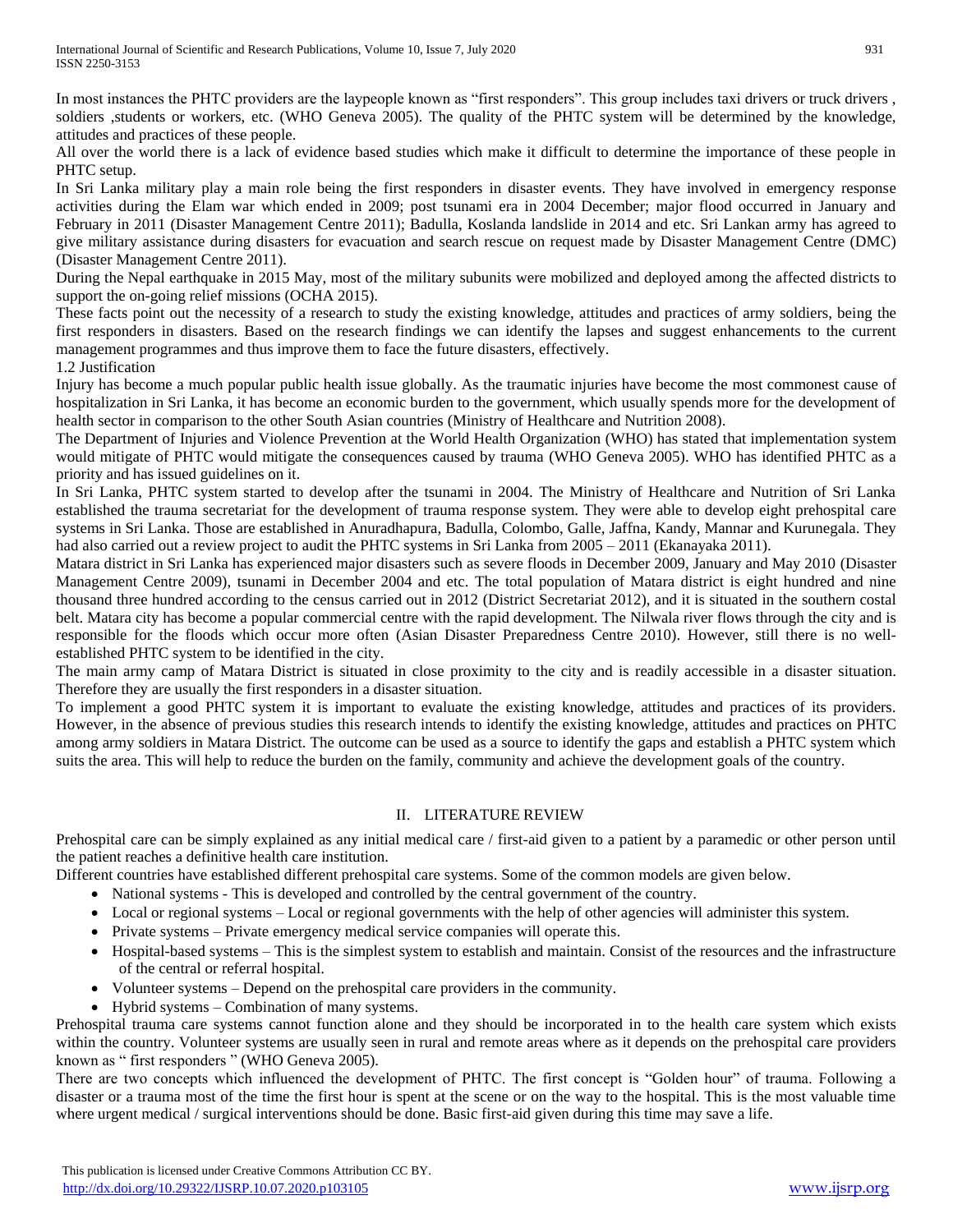The second concept is the "Trimodal distribution of trauma deaths" developed in 1983 by Trunkey (Lockey 2001). He states that death following an injury can occur in one of the three phases and is shown in figure 1.

- 1. 50% of deaths can occur in the immediate phase. (Due to overwhelming injury)
- 2. 30% of deaths may occur within the first four hours of injury Intermediate or subacute phase.
- 3. 20% of deaths may occur after four hours of injury Delayed phase.(WHO Geneva 2005)

The PHTC mainly benefits the second phase. Most of the deaths in this phase occur due to compromised airway, respiratory failure or uncontrolled haemorrhage. Those can be readily corrected by the first responders with the use of basic first-aid measures (WHO Geneva 2005). The laypeople from the community or specific groups such as truck drivers, army soldiers, the workers at the fire brigade act as the so called first responders.

Even in the developing countries, where the resources are limited, many lives can be saved by the first responders by training what is to be done at the scene and giving the basic supplies and the equipment they need (WHO Geneva 2005). Each country should identify the most suitable PHTC system for them and should improve on it.

# **Knowledge, attitudes and practices on prehospital trauma care**

The quality of PHTC depends on the level of knowledge and skills of the people who deliver it. Although we expect the knowledge level and skills on PHTC to be higher among healthcare workers, a study done in India with 200 resident doctors, 104 hospital consultants and 108 private practitioners found that median scores of knowledge was 52%, attitude was 82% and practice was 54%. They had less than adequate knowledge and practices but positive attitudes on PHTC (Kumar et al. 2008). A similar study carried out in Iran among relief workers regarding first-aid measures said that they demonstrated a moderate level of knowledge, attitudes and practices regarding first-aid (Delavar et al. 2012).

Although studies done among army soldiers regarding knowledge, attitudes and practices are rare, similar studies have been conducted among the taxi drivers. A study conducted in Nigeria to find the first-aid knowledge and application among commercial inter-city drivers with 229 participants said that only minority (37.6%) identified basic resuscitation priorities correctly. Most (79.9%) believed that they could be trained and would be willing to apply first-aid (Olugbenga-Bello et al. 2012). Another study was conducted in Ethiopia to assess knowledge, attitude and practices of first-aid service provision associated with road traffic accidents (RTA) among 400 taxi drivers. Majority (86.3%) were not trained on first-aid before the study. Only 46.3% had a good knowledge on giving first-aid during RTA. 88.24% of them believed that it is necessary to provide first-aid immediately for the victims at the scene and 81.8% were willing to provide first-aid (Getahun 2015).

#### **Training on prehospital trauma care**

A study done on current patterns of PHTC in Kampala, Uganda and the feasibility of a lay-first-responder training program identified scene management, immediate care and transportation as the main areas. Furthermore, the training program should include universal precautions, scene management, primary survey, airway control, bleeding control, recovery position, splinting fractures, safe lifting and transport of the injured patient to the hospital. Triage will also help to minimize the overwhelming the hospitals with the minor injuries. They have selected 309 laypeople as the study population. Fifty two percent of them had first-aid training previously. Before training, they answered 45% of the questions correctly and after the training it was 86%. Therefore, they have come to the conclusion that a PHTC course can improve laypeople's knowledge on basic trauma care (Jayaraman et al. 2009 a).

Although PHTC has an important role in disaster management, lack of evidence based studies has limited the improvement. A study done in Iraq has shown that where prehospital time is longer and the first responders are trained to deliver the basic life support the mortality rates are reduced. The triage training was identified by them as an important area and should be included in the training program. (Murad et al. 2012)

A study done in Ethiopia to assess the knowledge, attitudes and practices of military personnel regarding first-aid measures stated that a higher percentage (94.4%) of participants thought first-aid training was important to all military personnel (Mebrahtu 2014).

Where the literature is concerned, there were few studies done to assess the effectiveness of basic PHTC program done for lay first responders. A study done in Uganda says the lay first responders were able to retain the knowledge given on PHTC effectively and were able to use the first-aid skills and supplies confidently for at least 6 months following the training. The participants were asked to fill a pictographic record following each emergency they experienced during the study period (Jayaraman et al. 2009 b) which is illustrated in figure 2.

Similar type of pictographic records can be used for the evaluation of the military personnel in our country with necessary modifications done following the pre-test.

An effective communication system is required for the function of PHTC system (WHO Geneva 2005). Few more things should be done to improve the quality of the PHTC system. Listening in, on radio or other communications is useful to identify the knowledge, attitudes and practices of the people who provide the PHTC. Direct observation, report review, critical incident review, outcome studies, continuing education and discipline are the other key facts which can be used for the quality improvement (WHO Geneva 2005). A fully functioning and established PHTC system not only increases the capacity to respond the disaster situations, but also helps the patients in medical/surgical emergency situations daily. And it is the best method to face the mass casualty incidents successfully (WHO Geneva 2005).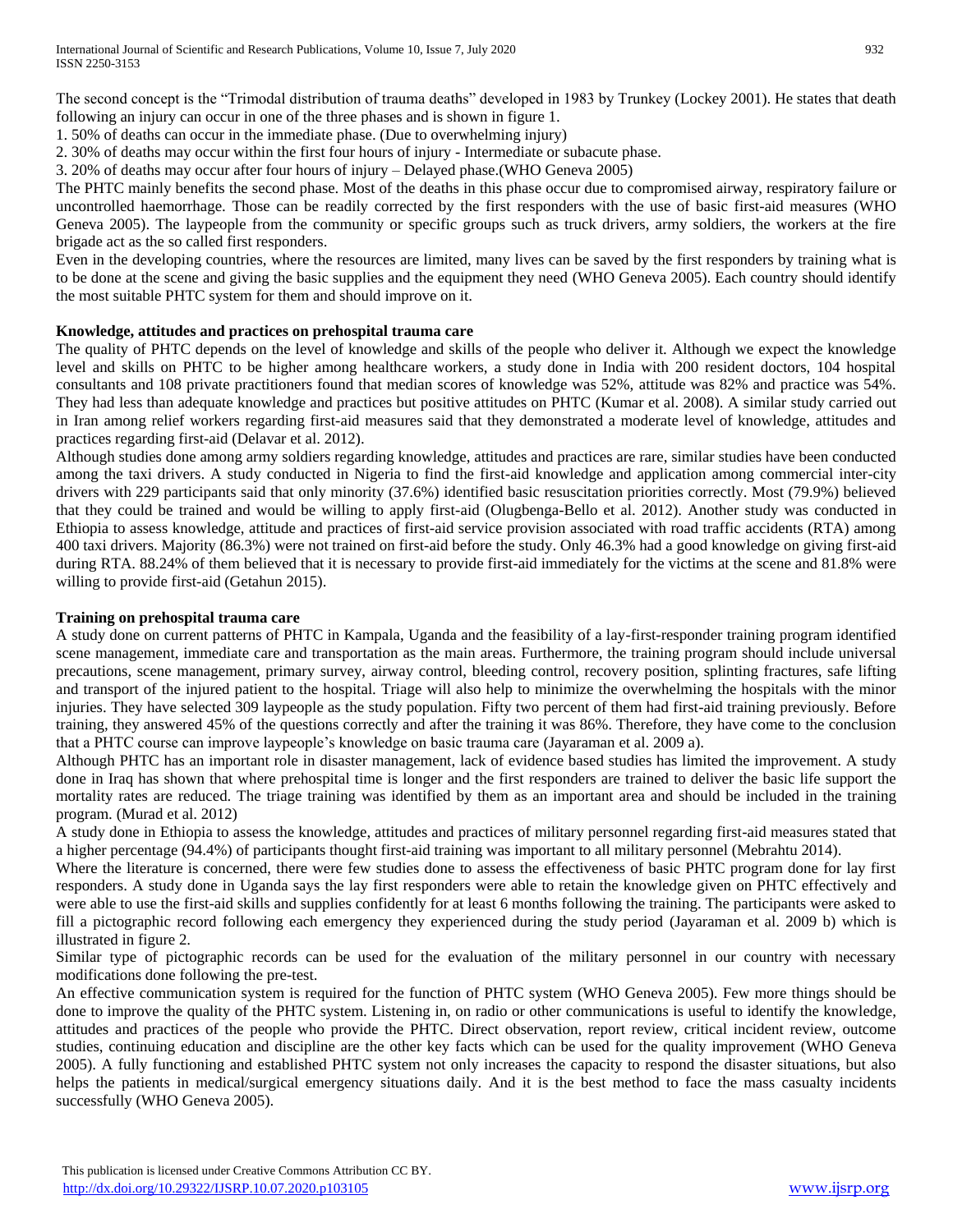#### III. METHODOLOGY

This descriptive cross sectional study was carried out in 2015 among all (266) recruited in Martara district. A self-administered Questionnaire was used as the study instrument which was modified, validated and pretested. It assessed socio- demographic information of army soldiers, their attitudes and practices on prehospital trauma care. Principal investigator collected the data following the ethical and administrative clearance.

Statistical Package for the Social science (SPSS) was used to analyze the data. Cross tabulations were done to identify the possible associations using chi square statistics. Knowledge and practices were categorized in to two groups as "Poor" and "Good" taking 50% as the cut off.

#### IV. RESULTS

The study population consist of 266 participants (response rate 97.79%) lodged at army camp Matara fort and its two detachments located in Matara district. All were male and majority (47%) was in the age group of 28 to 37 years. Most (43.6%) had a monthly income of 30,000 rupees to 39,999 rupees and not qualified General Certificate of Education (Ordinary Level) – 65.8%. Nearly two third (68.8%) of them had worked for more than 05 years as army soldiers.

The overall level of knowledge on prehospital trauma care is poor (78.6%) while knowledge on golden hour of trauma (77.1%), triage system (74.4%), cardio pulmonary resuscitation (92.5%) and transportation of patients with spinal cord injury (69.2%) was markedly poor. The description of knowledge of army soldiers on Prehospital trauma care is given in Table 1. Good knowledge is significantly associated with advance age  $(p=0.001)$ , higher income  $(p=0.001)$  and higher level of education  $(p=0.001)$ , whereas it has no significant association with work duration.

Table 1: Description of knowledge of army soldiers on prehospital trauma care

| Question                                                                                                             | Correct  |              | Incorrect          |              |
|----------------------------------------------------------------------------------------------------------------------|----------|--------------|--------------------|--------------|
| a. Have you ever heard of prehospital trauma care?                                                                   | n<br>067 | $\%$<br>25.2 | $\mathbf n$<br>199 | $\%$<br>74.8 |
| b. Have you ever heard of first responders of a disaster?                                                            | 126      | 47.4         | 140                | 52.6         |
| c. Do you know that you belong to first responders of a disaster?                                                    | 142      | 53.4         | 124                | 46.6         |
| d. Do you know about the first golden hour of trauma?                                                                | 061      | 22.9         | 205                | 77.1         |
| e. Have you ever heard about the triage system?                                                                      | 068      | 25.6         | 198                | 74.4         |
| f. When evaluating an injured patient, what is the first thing you should do?                                        | 145      | 54.5         | 121                | 45.5         |
| g. The best and safest way to stop bleeding is,                                                                      | 126      | 47.4         | 140                | 52.6         |
| h. Do you know how to assess airway, breathing and circulation of an injured patient?                                | 109      | 41.0         | 157                | 59.0         |
| i. Do you know how to give mouth to mouth breathing?                                                                 | 142      | 53.4         | 124                | 46.6         |
| j. Do you know how to perform CPR- Cardio Pulmonary Resuscitation?                                                   | 020      | 07.5         | 246                | 92.5         |
| k. Do you know that transport of the patient to a health care facility is a part of<br>prehospital trauma care?      | 110      | 41.4         | 156                | 58.6         |
| 1. Do you know how to transport a patient with suspected spinal cord injury, without<br>making any secondary damage? | 082      | 30.8         | 184                | 69.2         |

More than 80% of them had positive attitudes on most aspects of prehospital trauma care while majority thinks it is good to have knowledge on this topic and they would have performed better in disaster situations if they were trained on pre hospital trauma care. This is illustrated in Table 2.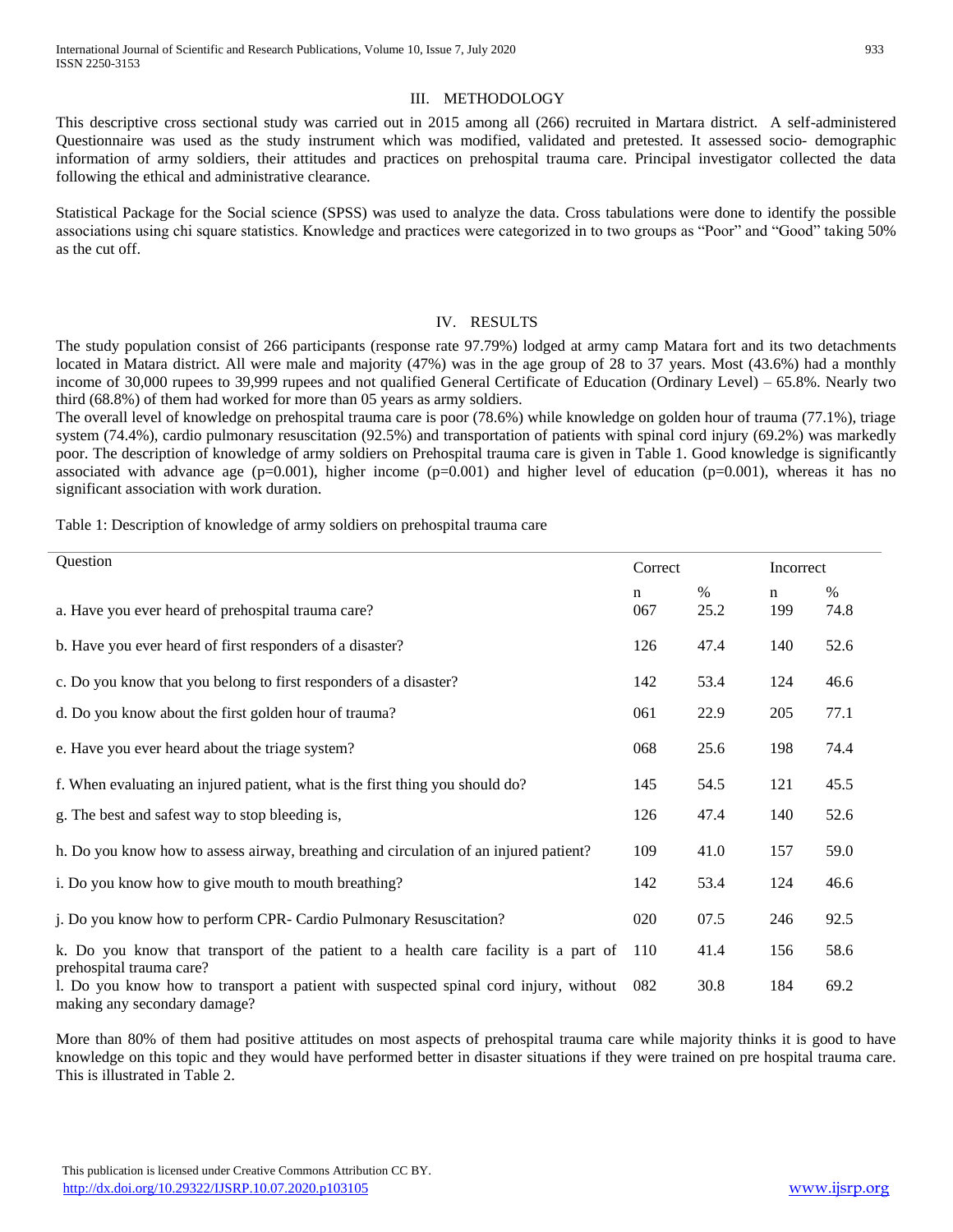Table 2: Description of attitudes of army soldiers on prehospital trauma care

| <b>Ouestion</b><br>a. Prehospital trauma care is an important part in disaster management                   | Positive |              | Negative |              |
|-------------------------------------------------------------------------------------------------------------|----------|--------------|----------|--------------|
|                                                                                                             | n<br>242 | $\%$<br>91.0 | n<br>024 | $\%$<br>09.0 |
| b. By improving prehospital trauma care we cannot reduce morbidity and mortality<br>caused by disasters.    | 090      | 33.8         | 176      | 66.1         |
| c. As army soldiers we play an important role in prehospital trauma care system as the<br>first responders. | 218      | 82.0         | 048      | 18.1         |
| d. It is good to have the knowledge about prehospital trauma care.                                          | 216      | 81.2         | 050      | 18.8         |
| e. We would have performed better in disaster situations if we were trained on prehospital<br>trauma care.  | 225      | 84.6         | 041      | 15.4         |

With regard to the practice, majority (62.8%) is included in the group of poor level of practice. They lack practice on first-aid, cardiopulmonary resuscitation and safe transportation of the patients. Moreover, they had less opportunity to participate in drills/simulation programs done on disaster events.

Good practice is significantly associated with advance age  $(p=0.001)$  and higher level of education  $(p=0.001)$  but not associated with level of income and working duration of army soldiers.

Highly significant association (p=0.001) was observed between the level of knowledge and level of practice on prehospital trauma care of army soldiers. It is observed that higher the knowledge practices become better.

#### V. DISCUSSION

This is a descriptive cross sectional study designed to assess the knowledge, attitudes and practices of army soldiers on prehospital trauma care in Matara district. As far as literature is concerned, this is one of the first studies carried out in Sri Lanka to assess the knowledge, attitudes and practices on prehospital trauma care related to army soldiers who act as the first responders in disaster situations.

Out of 266 army soldiers who participated in the study, 78.6% of soldiers had a poor level of knowledge and only 21.4% had a good level of knowledge on PHTC. Among the study participants more than 70% haven't heard about PHTC or the triage system, and stated that they didn't know about the first golden hour of trauma. The first golden hour is the time which lasts for an hour following a trauma. Most of the time the golden hour is over once the patient reaches the health care facility. Either, patient has spent the golden hour at the site or during the transport. Necessary interventions done during this time may enhance the survival rate of the patient (Lockey 2001). This may not be the expert medical interventions, but simple first-aid measures done by the first responders which is included in PHTC might be able to reduce the morbidity and mortality (Murad et al. 2012). Therefore these are very important concepts to be discussed during training programs on PHTC.

It is remarkable that 92.5% of the study population said that they don't know how to perform CPR. Therefore most of the soldiers have very poor knowledge on CPR and this aspect should be critically addressed during the training programs.

Another common injury type seen during the disasters is spinal cord injury. It is shown that 69.2% of the soldiers don't know how to transport a patient with suspected spinal cord injury, without making any secondary damage while 30.8% of them said they had known how to do so. The first responders should be trained on safe transportation of patients although most don't know that it belongs to PHTC.

A study carried out among commercial inter-city drivers in Nigeria, who may act as first responders show that the first-aid knowledge and application revealed that basic first-aid knowledge was poor within the cohort, as less than 50% had correctly identified the appropriate first-aid concepts. The study sample had less knowledge on application of appropriate air way, haemostasis and fracture management (Olugbenga-Bello et al. 2012).

Out of five questions asked about attitudes four of the questions were answered positively by more than 80% of the soldiers. However 66.1% of the study population thinks that we cannot reduce morbidity and mortality by improving PHTC. The findings of the study done to assess knowledge, attitudes and practices of military personnel regarding first-aid measures in Northern Command 21st division in Ethiopia stated that out of 375 participants 97.3% thought first-aid was important to military personnel's and 2.7% thought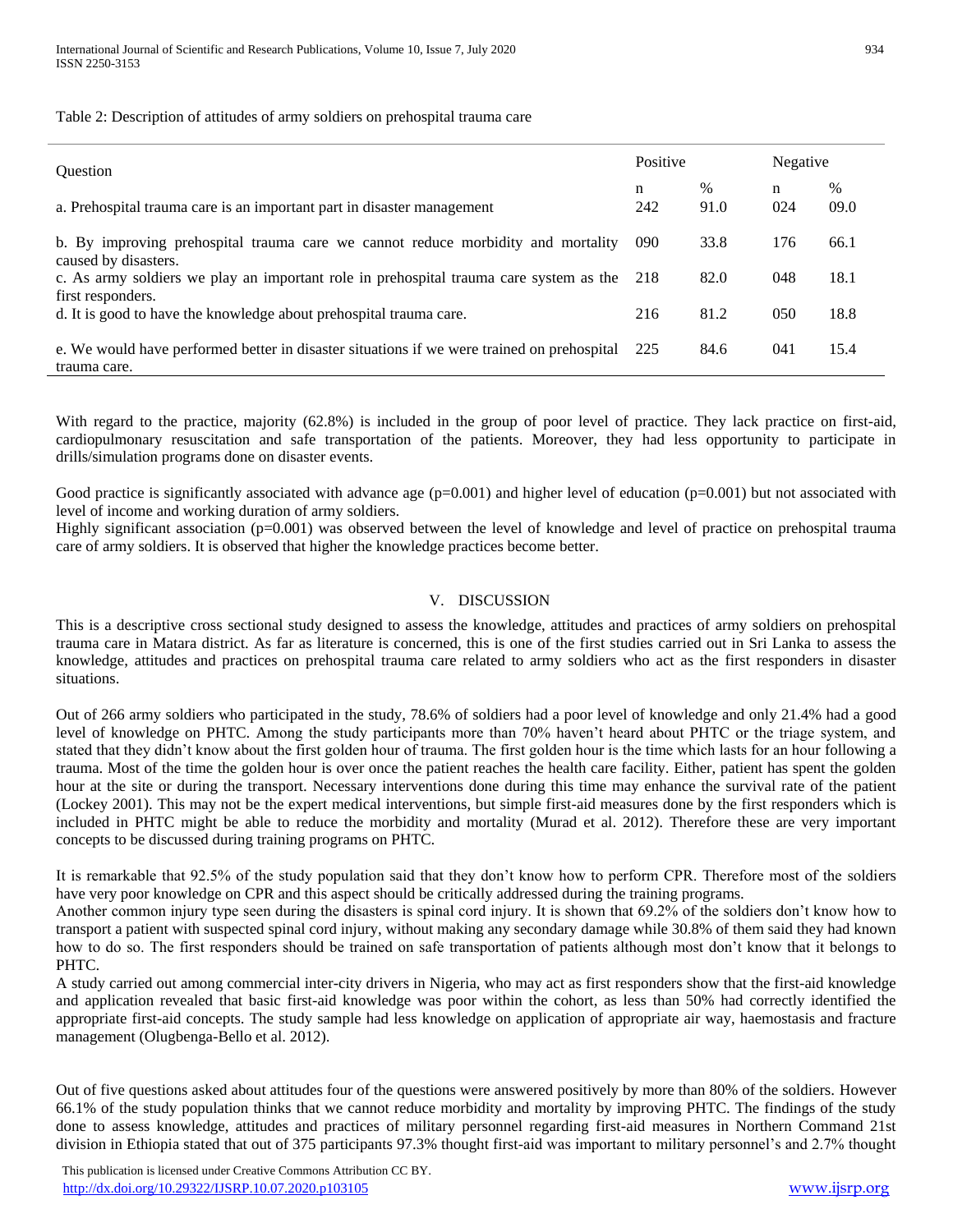it is not important as it should be done by health workers. It further says 94.4% of the participants thought first-aid training was important to military personnel (Mebrahtu 2014). Similarly 84.6% of the army soldiers participated in this study said they would have performed better in disaster situations if they were trained on PHTC.

Out of 266 army soldiers who participated in the study, 62.8% of soldiers had a poor level of practice and only 37.2% had a good level of practice. Mean total practice on PHTC was 3.94 and standard deviation was 2.033 and the range was 08 being the minimum mark 00 and the maximum mark 08. Practice was assessed by using 08 questions which included the very basics used in PHTC.

Nearly three quarter (77.4%) of the study sample said that they haven't ever performed CPR on an injured patient while 22.6% of them had given CPR to the injured people. A similar study conducted among relief workers in Iran stated that 83% knew how to perform CPR correctly (Delavar et al. 2012).

Our study showed that, almost half (53.4%) had attended first-aid training programs, while 46.6% had not trained on first-aid skills. As the basic military training of an army soldier doesn't contain a training session on first-aid at least during the first working year of their life, should undergo basic first-aid training. They should be given an opportunity for this.

A more or less similar study carried out in rescue and relief bases of the Red Crescent society of Mazandaran province of Iran among the relief workers regarding first-aid measures has shown an average knowledge score of 56.5% and attitude score of 52.9%. Therefore it demonstrated moderate level of knowledge, attitudes and practices towards first aid (Delavar et al. 2012) thus our study showed poor level of knowledge and practices towards PHTC. This discrepancy may be due to the training sessions conducted for the relief workers and PHTC is containing much broader area than first-aid.

Another study carried out in India on knowledge, attitudes and practices of hospital consultants, resident doctors and private practitioners with regard to prehospital and emergency care in Lucknow revealed that knowledge (52%) and practices (54%) was less than adequate among the three groups of the respondents while the score achieved on attitudes (82%) was high (Kumar et al. 2008). This study showed that, among those who were less than 37 years 14.8% had good knowledge while among those who were 37 years or more had 36.1% of good knowledge. This association between age and knowledge is statistically significant at  $p < 0.001$ . This shows that advance age is positively associated with good knowledge. However, it can be seen that within each age group more than 60% had poor knowledge. With aging most of the soldiers are exposed to different training sessions and get more experienced than the younger crowd. That may be the reason to have good knowledge with the advance age.

Considering the soldiers who received a salary of less than Rs.30000, 7.8% had good knowledge while among those who received a salary of Rs.30000 or more had 28.4% of good knowledge. This association between income and knowledge is statistically significant at p ˂ 0.001. This shows that higher income is positively associated with good knowledge. Moreover, more than 70% had poor knowledge within each group of income. Higher the income the soldiers can spend more to gain knowledge. They may do selflearning by reading books or participating paid programs on the above topic may lead to have good knowledge with higher income.

In our study, among those who were educated up to grade 11, 14.3% had good knowledge while those who were qualified O/L and above had 35.2% of good knowledge. This association between level of education and knowledge is statistically significant at p ˂ 0.001. This shows that higher level of education is positively associated with good knowledge. However, it can be seen that within each group of education more than 60% had poor knowledge. Whereas a study conducted in Iran among relief workers has shown a significant difference between knowledge and educational level ( $p \le 0.0001$ ) (Delavar et al. 2012).

The association between working duration and level of knowledge of army soldiers on PHTC is not statistically significant in the present study.

In this study, among those who were less than 37 years 29.0% had good practice while among those who were equivalent or over 37 years had 55.4% of good practice. This association between age and practice is statistically significant at  $p < 0.001$ . This shows that advance age is positively associated with good practice. With aging the experience they gathered may have contributed for the good practice. Among those who were educated up to grade 11, 29.1% had good practice, while those who were qualified O/L and above had 52.7% of good practice. This association between level of education and practice is statistically significant at  $p < 0.001$ . This shows that higher level of education is positively associated with good practice.

Among those who had poor knowledge 74.2% had poor practice. Among good knowledge only 21.1% had poor practice. It shows that having good knowledge is positively associated with good practices. Therefore, in the event of planning training programs for the army soldiers on PHTC, the objectives should be formulated to improve their knowledge on PHTC. With the improvement of knowledge the level of practices will get improved due to significant association between the two variables.